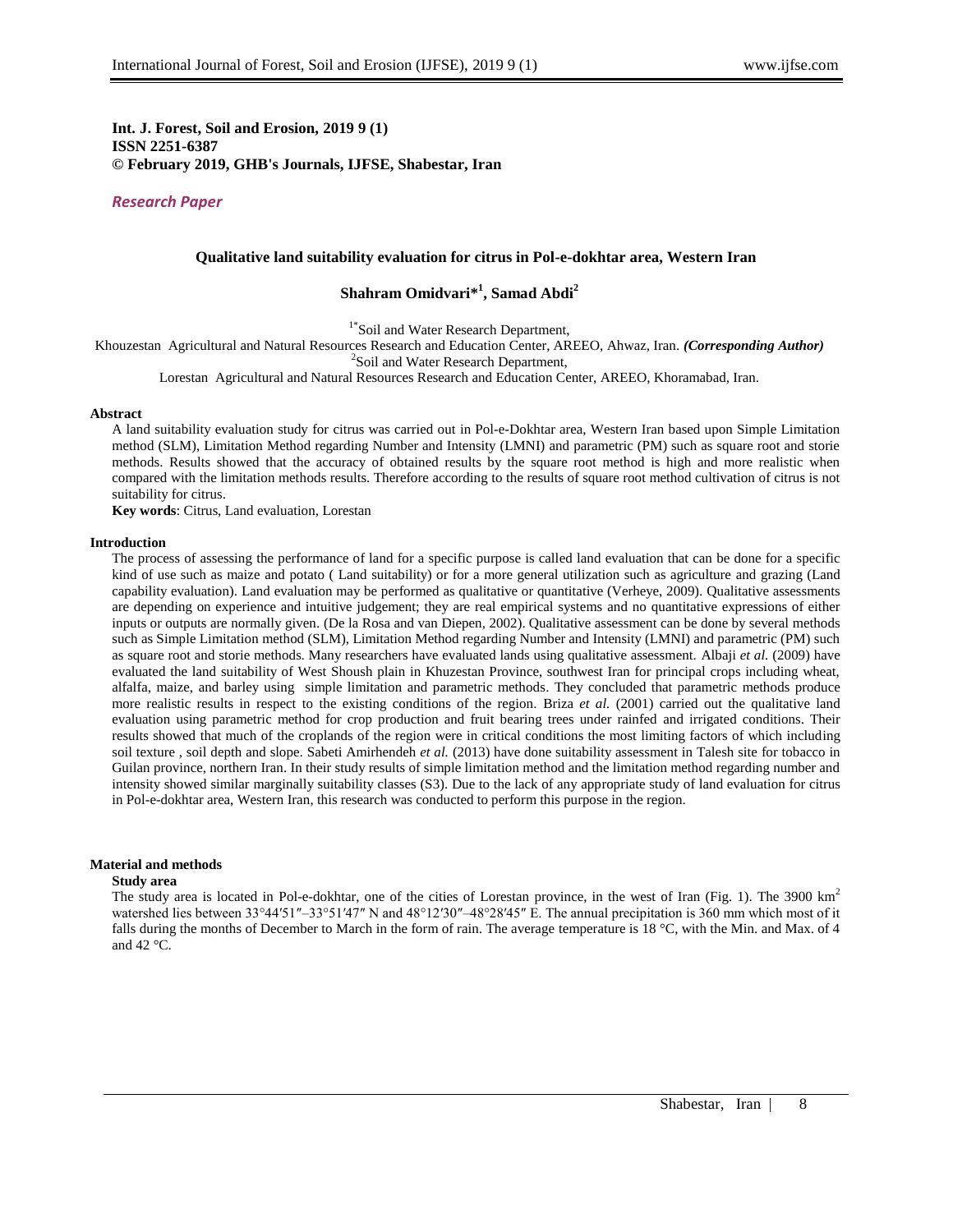

# **Figure 1: Location of study area**

land suitability evaluation implies that requirement tables have to be produced for each land utilization type. We compared the land characteristics with the plant requirements tables introduced by Sys *et al*., (1993). For determination, the limits of land classes we used pattern introduced by Sys *et al*., (1991).

Land units of the study area are shown in figure 2.



**Figure 2: Land units of the study area**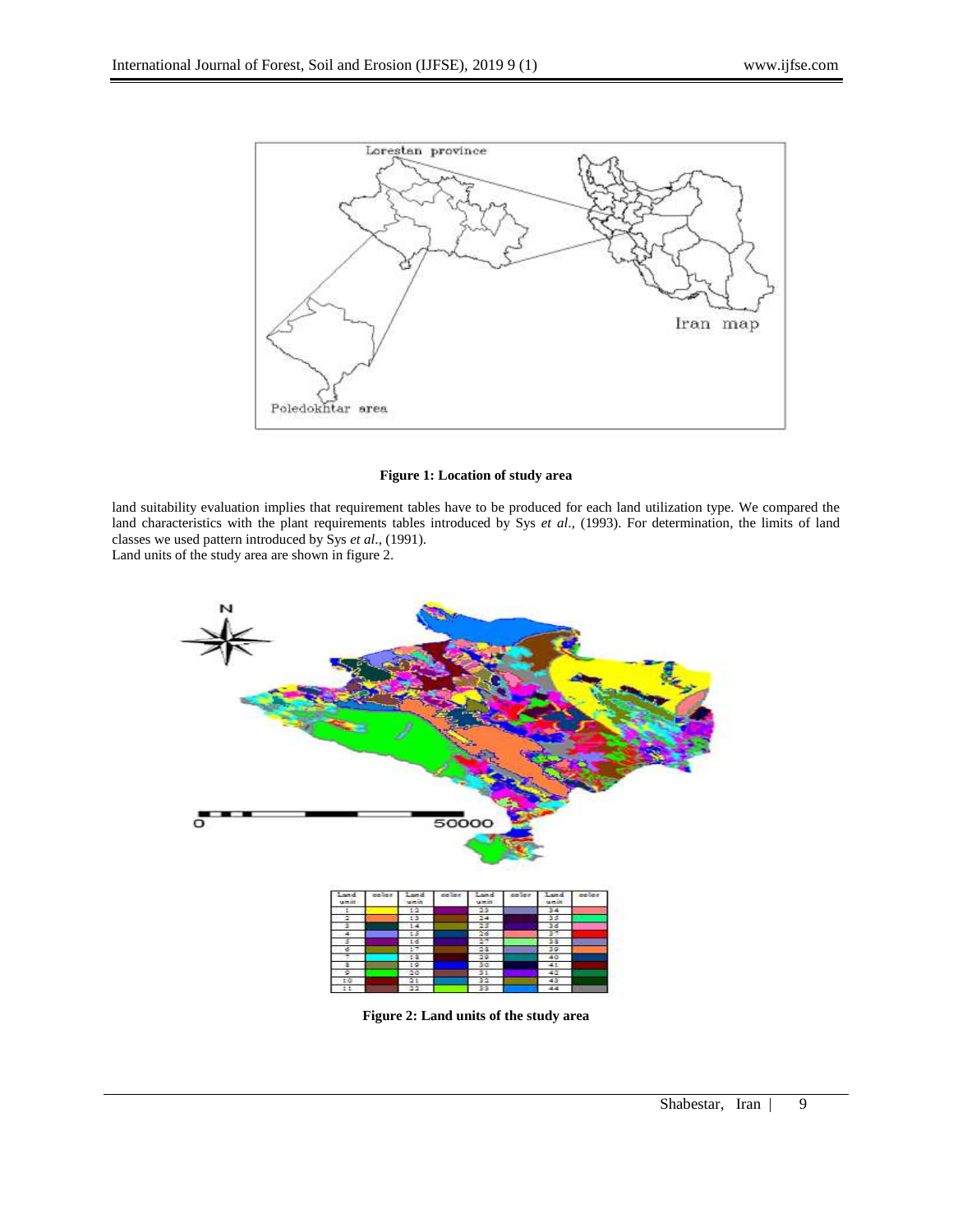The climatic data was collected from Khoramabad synoptic climatology station and then have been processed absolute minimum temperature belonged to January and February . Absolute maximum temperature was reported on July.

According to the results, temperature regime is thermic and moisture regime is dry Xeric. Detailed Soil survey was carried out and results were used as the base information in the research.

Physiographic land forms of study area plateau and piedmont alluvial plain. The soil of area was classified in two Orders. Entisols and Inceptisols. Two Families for Entisols and five Families for land suitability classification, using the guidelines of FAO (1996) is divided into Order, Class, Sub Class , and Unit. In this system ,orders are divided in to Suitable (s) and Not Suitable (N). Suitable order includes three classes of highly Suitable  $(S_1)$ , moderately Suitable  $(S_2)$  and marginally Suitable  $(S_3)$ .

# **Table 1 Physiographic land forms and soil classification of study area**

|           | Soil classification |                                |                           |              |  |  |
|-----------|---------------------|--------------------------------|---------------------------|--------------|--|--|
| Land form | Soil                | Family                         | Subgroup                  | Order        |  |  |
|           | No                  |                                |                           |              |  |  |
| Plateau   |                     | Fine loamy, mixed, thermic     | <b>Typic Xerocherepts</b> | Inceptisolis |  |  |
|           |                     | Fine loamy, mixed, thermic     | <b>Typic Calcixerepts</b> | Inceptisolis |  |  |
|           |                     | Loamy skeletal, mixed, thermic | <b>Typic Calcixerepts</b> | Inceptisolis |  |  |
| Piedmont  |                     | Fine, mixed, thermic           | <b>Typic Calcixerepts</b> | Inceptisolis |  |  |
| Plain     |                     | Fine loamy, mixed, thermic     | <b>Typic Xerocherepts</b> | Inceptisolis |  |  |
|           | 6                   | Loamy skeletal, mixed, thermic | <b>Typic Xerorthents</b>  | Entisols     |  |  |
|           |                     | Sandy skeletal, mixed, thermic | <b>Typic Xerorthents</b>  | Entisols     |  |  |

Not Suitable order consists of two Class of Currently not Suitable  $(N_1)$  and permanently not Suitable  $(N_2)$ . The subclasses are a more detailed division of classes based on land quality and characteristics. Sub classes show kind of limitation. In study present some of limitation is shown with following lower-case letters.

C: Climatic limitations, t: Topographic limitation, S: Soil physical properties limitations (consist of texture and structure , soil depth and coarse fragment problems), f: Soil fertility , n: Soil salinity & alkalinity limitations. Land suitability unit is reflecting minor differences in required management within Subclasses. Land use requirements including soil, topography and climatic characteristics were got from Sys et al (1991) and Givi (1998) and then were modified with regard to the regional conditions and the cultivars of crops.

Four methods including limitation methods (Simple limitation & Number and intensity of limitation) and parametric methods (Storie &Square root) were used to evaluate the land suitability for these crops. Simple limitation method: land use requirements compare with climate or land characteristics and suitability classes determined for those. Lowest suitability class for characteristics is known as the final climatic or land suitability class. Number and intensity of limitation method: Up on the number of climatic limitations , intensity of climatic limitations is determined. It is put together with land limitations and finally land suitability class is determined.

Parametric methods: Parametric methods carried out following two procedures include Storie and Square root methods. After compare between climatic and land characteristic with land use requirements, one rating between 0 and 100 is given to every climatic for land characteristic. According to the selected method (storie or square root method), at first stage with use of equation2 , Climate index (C1) is calculated . Afterwards Climate Rating (CR) is estimated on the basis of equation 3. At second stage with using of Climate Rating (CR) and land characteristics rating. Land Index (L1) is calculated for selected method (equational or equation 2).

## **Storie method:**

$$
I = A \times \frac{B}{100} \times \frac{C}{100} \times \dots
$$

*I*: Land Index (L1) or Climatic Index (C1) A,B,C,… : Rating of characteristic

**Square root method:**

$$
I = R_{\min} \times \sqrt{\frac{A \times B \times C \times \dots}{100}}
$$

*I*: Land Index (L1) or Climatic Index (C1)  $R_{\text{min}}$ : Minimum rating A,B,C,… : Rating of characteristic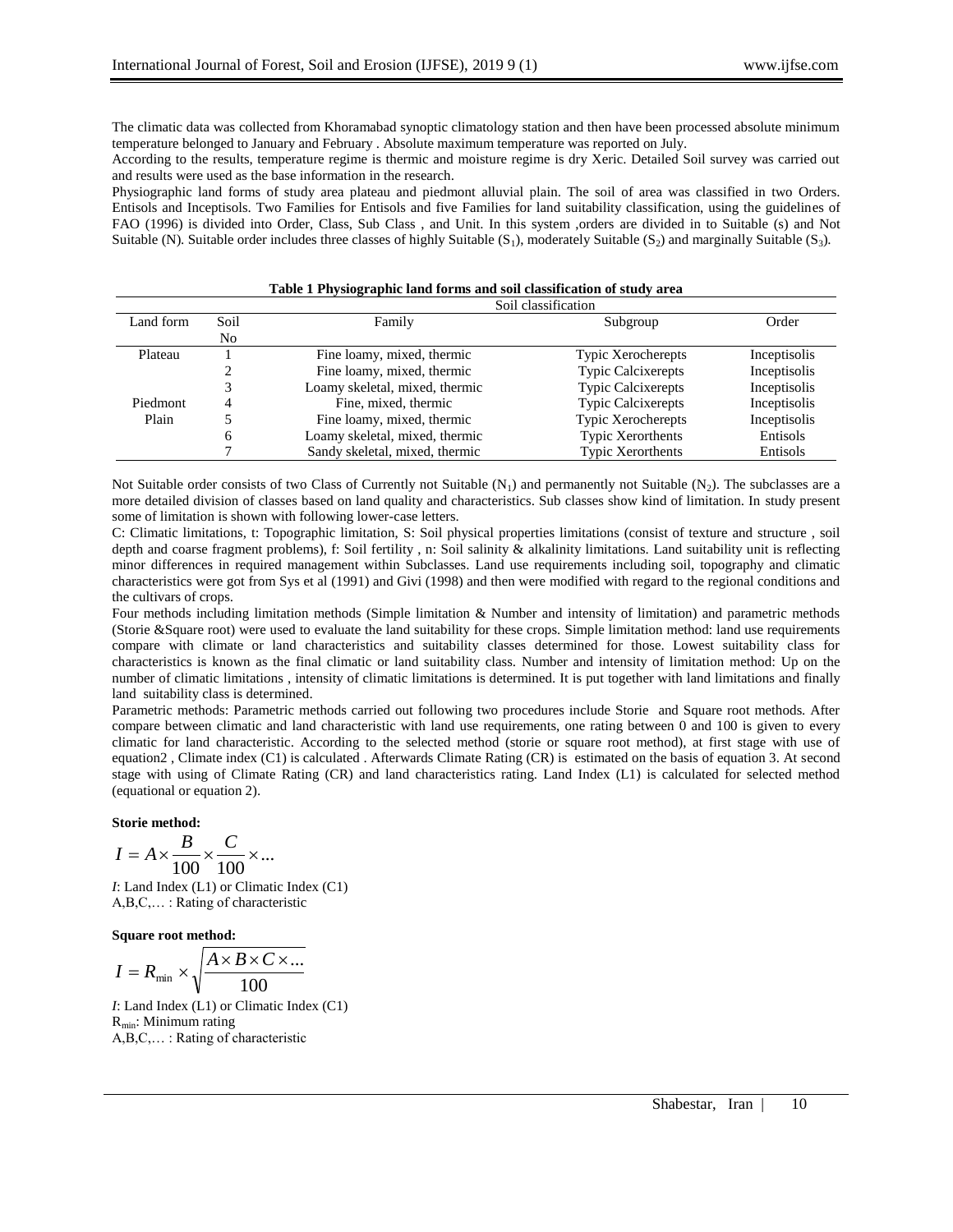#### If  $C1 < 25$  $CR = 16.67 + 0.9 C1$  $\Rightarrow$

 $\Rightarrow$ 

#### If 25<C1<92.5  $CR = 1.6 C1$

On the basis of amount of L1, land suitability class is determined. For parametric methods, suitability classes defined according to table 2.

| Table 2: Suitability class in parametric methods |                   |  |  |  |
|--------------------------------------------------|-------------------|--|--|--|
| Suitability classes                              | Land Index $(L1)$ |  |  |  |
| Highly suitable $(S1)$                           | 75-100            |  |  |  |
| Moderately suitable $(S2)$                       | 50-75             |  |  |  |
| Marginally suitable $(S3)$                       | 25-50             |  |  |  |
| Not suitable $(N)$                               | $0 - 25$          |  |  |  |

## **Results and discussion**

Suitability is largely a matter of producing yield with relatively low inputs (Vink, 1960) and there are two stages in finding land that is suited to a specific crop. Firstly, the requirements for the crop need to be known, or alternatively which soil and site attributes adversely influence the crop. The second stage is to identify and to delineate land with the desirable attributes but without the undesirable ones. In the present study reported specified requirements for citrus by Syset al. (1993a) were used. Soil attributes data such as pH, lime, OM, and texture & structure had influence on the land suitability for citrus and resulted: 1) into mainly moderately to non-suitable (N1) land classes by using the limitations and storie methods and 2) into moderately to marginally suitable classes by using the parametric square method (Tab. 3).

Climate for citrus are the main limiting factors (Table 3). Simple limitation method, limitation method regarding number and intensity and parametric methods (Storie and Square root) were employed and land suitability classes were determined. The simple limitation method results are similar to those of the limitation method regarding number and intensity. The accuracy of obtained results by the square root method is high and more realistic when compared with the limitation methods results. Therefore according to the results of square root method cultivation of citrus is not suitability for citrus (N2).

# **Conclusion**

An area suitability assessment for crop production requires a considerable effort, which can provide necessary information for optimum land use. Agricultural land use has benefited significantly from the use of suitability systems in recent years. These systems have jointly showed their capabilities in the evaluation and assessment of suitable sites for a variety of crops. Our results showed that the accuracy of obtained results by the square root method is high and more realistic when compared with the limitation methods results. Therefore according to the results of square root method cultivation of citrus is not suitability for citrus.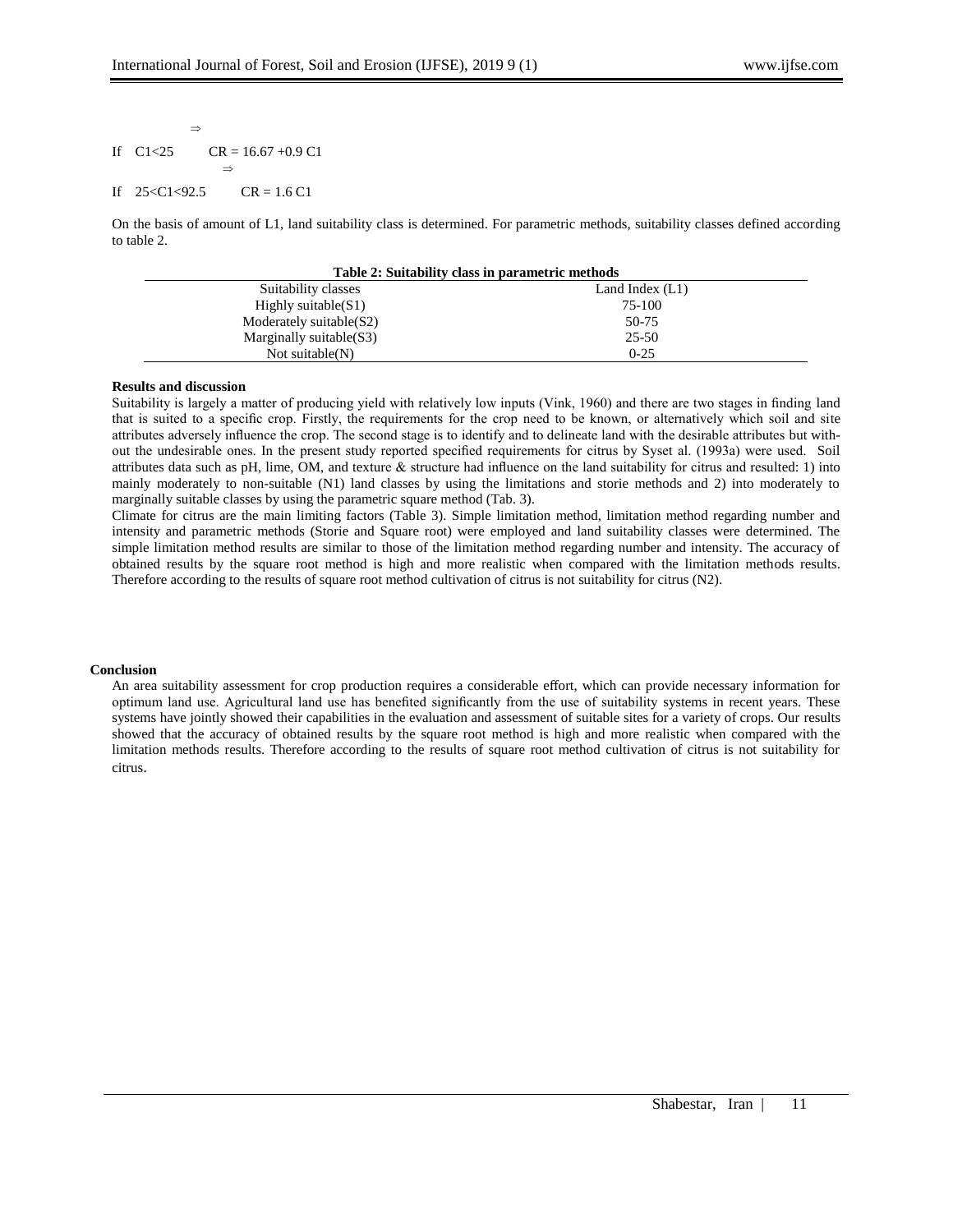|                             |                    | Table 5. Land suitability classes for 44 land units of the study area for citrus based on different methods |                    |                    |          |
|-----------------------------|--------------------|-------------------------------------------------------------------------------------------------------------|--------------------|--------------------|----------|
| Land unit                   | <b>SL</b>          | <b>NIL</b>                                                                                                  | Storie             | Square root        | Area(ha) |
| $\mathbf{1}$                | S <sub>2c</sub>    | S <sub>2c</sub>                                                                                             | S <sub>2c</sub>    | S <sub>2c</sub>    | 72612.5  |
| $\sqrt{2}$                  | S <sub>2</sub> tc  | S <sub>2</sub> tc                                                                                           | S <sub>2</sub> tc  | S <sub>2</sub> tc  | 34162.5  |
| $\ensuremath{\mathfrak{Z}}$ | S3t                | S3t                                                                                                         | S3t                | S3t                | 16656.25 |
| $\overline{4}$              | N2t                | N1t                                                                                                         | Nt                 | Nt                 | 2000     |
| 5                           | S <sub>2sc</sub>   | S <sub>2sc</sub>                                                                                            | S <sub>2sc</sub>   | S1sc               | 1493.75  |
| 6                           | S <sub>2</sub> tsc | S <sub>2</sub> tsc                                                                                          | S <sub>2</sub> tsc | S <sub>2</sub> tsc | 1993.75  |
| 7                           | S3t                | S3t                                                                                                         | S3t                | S2t                | 5306.25  |
| $\,$ 8 $\,$                 | N2t                | N2t                                                                                                         | Nt                 | Nt                 | 950      |
| 9                           | S3c                | S3c                                                                                                         | S3c                | S <sub>2c</sub>    | 77168.75 |
| 10                          | S3c                | S3c                                                                                                         | S3c                | $S2c$              | 16681.25 |
| 11                          | S3ct               | S3ct                                                                                                        | S3ct               | S <sub>2</sub> ct  | 6012.5   |
| 12                          | N2t                | N1t                                                                                                         | Nt                 | Nt                 | 3606.25  |
| 13                          | S3c                | S3c                                                                                                         | S3c                | S <sub>2c</sub>    | 23537.5  |
| 14                          | S3c                | S3c                                                                                                         | S3c                | S <sub>2c</sub>    | 18306.25 |
| 15                          | S3ct               | S3ct                                                                                                        | S3ct               | S3ct               | 9337.5   |
| 16                          | N2t                | N2t                                                                                                         | Nt                 | Nt                 | 3493.75  |
| 17                          | S3sc               | S3sc                                                                                                        | S3sc               | S3sc               | 6356.25  |
| 18                          | S3sc               | S3sc                                                                                                        | S3sc               | S <sub>2sc</sub>   | 3831.25  |
| 19                          | S3tsc              | S3tsc                                                                                                       | S3tsc              | S3tsc              | 2575     |
| $20\,$                      | N2t                | N2t                                                                                                         | Nt                 | Nt                 | 1356.25  |
| $21\,$                      | S3s                | S3s                                                                                                         | S3s                | S2s                | 906.25   |
| $22\,$                      | S3s                | S3s                                                                                                         | S3s                | S2s                | 856.25   |
| 23                          | S3ts               | S3ts                                                                                                        | S3ts               | S3ts               | 643.75   |
| 24                          | N2t                | N1t                                                                                                         | Nt                 | Nt                 | 356.25   |
| 25                          | N2c                | N2c                                                                                                         | Nc                 | $\rm{N}c$          | 3768.75  |
| $26\,$                      | N2c                | N2c                                                                                                         | Nc                 | $\rm{N}c$          | 3762.5   |
| 27                          | N2c                | N2c                                                                                                         | Nc                 | Nc                 | 2700     |
| $28\,$                      | N <sub>2</sub> tc  | N <sub>2</sub> tc                                                                                           | <b>Ntc</b>         | Ntc                | 1093.75  |
| 29                          | N2c                | N2c                                                                                                         | Nc                 | ${\rm Nc}$         | 4443.75  |
| $30\,$                      | N2c                | N2c                                                                                                         | Nc                 | $\rm{N}c$          | 4631.25  |
| 31                          | N2c                | N2c                                                                                                         | Nc                 | ${\rm Nc}$         | 4962.5   |
| 32                          | N <sub>2</sub> tc  | N <sub>2</sub> tc                                                                                           | Nt                 | Ntc                | 262.5    |
| 33                          | N2c                | N2c                                                                                                         | ${\rm Nc}$         | $\rm{N}c$          | 32593.75 |
| 34                          | N2c                | N2c                                                                                                         | Nc                 | ${\rm Nc}$         | 5025     |
| 35                          | N2c                | N2c                                                                                                         | $\rm{N}c$          | $\rm{N}c$          | 1150     |
| 36                          | N <sub>2</sub> tc  | N <sub>2</sub> tc                                                                                           | Ntc                | Ntc                | 562.5    |
| $37\,$                      | N <sub>2st</sub>   | N <sub>2st</sub>                                                                                            | <b>Nst</b>         | <b>Nst</b>         | 843.75   |
| $38\,$                      | N <sub>2st</sub>   | N1st                                                                                                        | <b>Nst</b>         | <b>Nst</b>         | 2081.25  |
| 39                          | N <sub>2st</sub>   | N <sub>2st</sub>                                                                                            | <b>Nst</b>         | <b>Nst</b>         | 2781.25  |
| 40                          | N <sub>2</sub> tsc | N <sub>2</sub> tsc                                                                                          | <b>Ntsc</b>        | <b>Ntsc</b>        | 1112.5   |
| 41                          | N2s                | N1s                                                                                                         | $\mathrm{Ns}$      | $\mathrm{Ns}$      | 100      |
| 42                          | N2s                | N2s                                                                                                         | $\mathrm{Ns}$      | $\mathrm{Ns}$      | 356.25   |
| 43                          | N2s                | N2s                                                                                                         | $\mathrm{Ns}$      | $\mathrm{Ns}$      | 1112.5   |
| $44\,$                      | N <sub>2st</sub>   | N <sub>2st</sub>                                                                                            | <b>Nst</b>         | <b>Nst</b>         | 487.5    |

|  |  |  | Table 3. Land suitability classes for 44 land units of the study area for citrus based on different methods |
|--|--|--|-------------------------------------------------------------------------------------------------------------|
|--|--|--|-------------------------------------------------------------------------------------------------------------|

 $S^* =$  soil limitation,  $f^{**} =$  fertility limitation,  $CS^{***} =$  climate and soil limitations